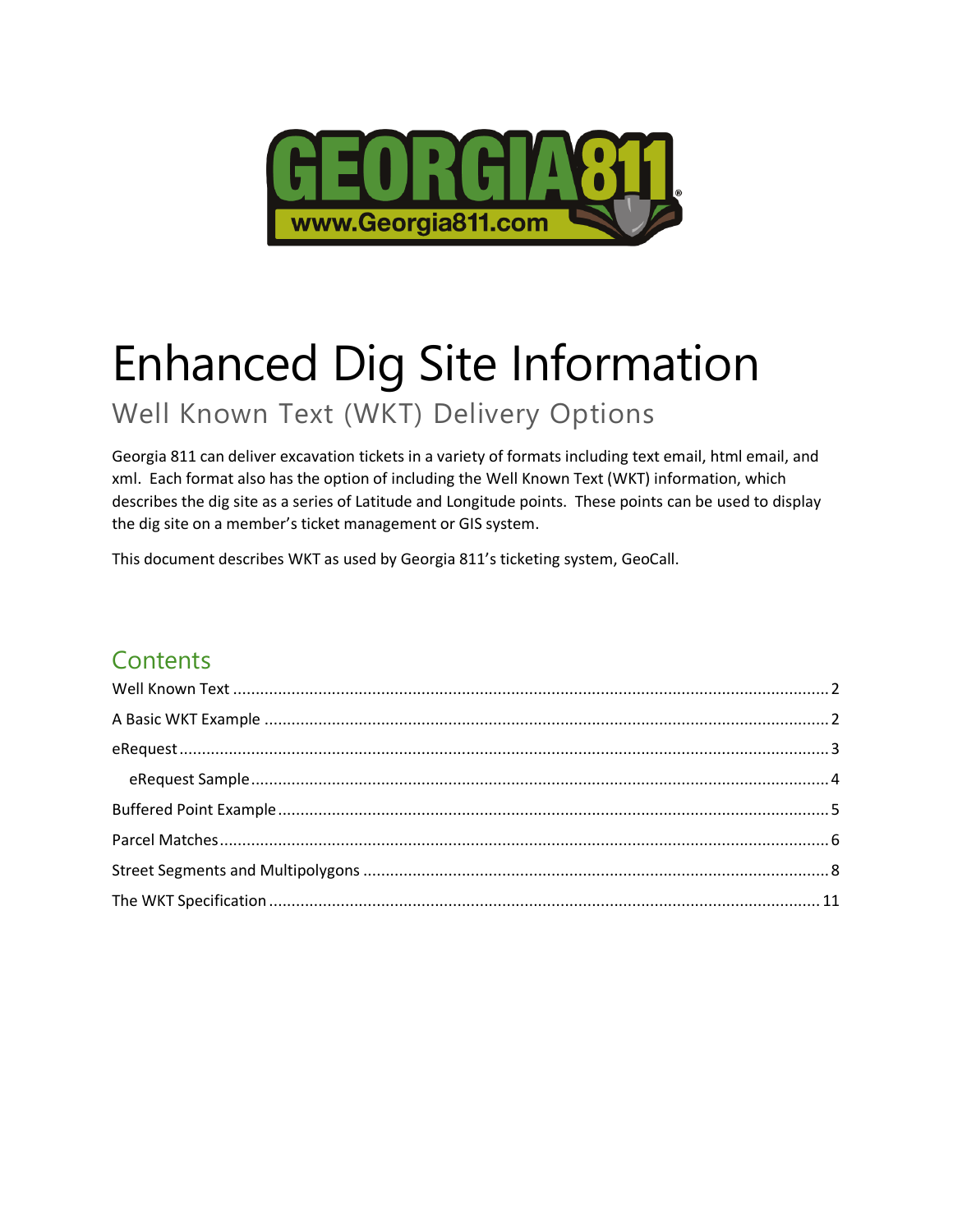### <span id="page-1-0"></span>Well Known Text

Georgia 811's ticketing system provides the ability to send dig site information to our members along with the regular ticket details. In addition to ticket number, excavator name and contact information, marking instructions, etc. we can transmit geographic points that describe the area to be excavated. This can then be used by a member to compare the dig site (in conjunction with the Locate Instructions for descriptions of specific particularity) to service area information to help them determine what course of action to take.

The information here is provided for members and other stakeholders that might want to implement Well Known Text (WKT) processing to add dig site visualization into their systems. The samples provided should help with implementation and demonstrates how GeoCall constructs the WKT for different dig site drawing scenarios so that you will know what to expect if you implement this for your systems. Georgia 811 implements a portion of the WKT. We only produce simple two-dimensional area features in the EPSG:426 projection.

### <span id="page-1-1"></span>A Basic WKT Example

When a ticket is called in to Georgia 811, or submitted online, the dig site is drawn on a map. For instance, a rectangle is a common shape to draw to indicate the area to be excavated. In GeoCall, this might look like this:



This rectangle has four points that define the corners. Those points are identified as Longitude/Latitude points in WKT and are included as part of a Polygon definition. Below is the WKT for the above dig site, highlighted with alternating color to help identify the different points:

```
POLYGON (( -84.3641541604937 33.71316821215546, -84.36414611386687 
33.71303657522174, -84.36409515189553 33.71303657522174, -84.36410319852232 
33.71317267442025, -84.3641541604937 33.71316821215546 ))
```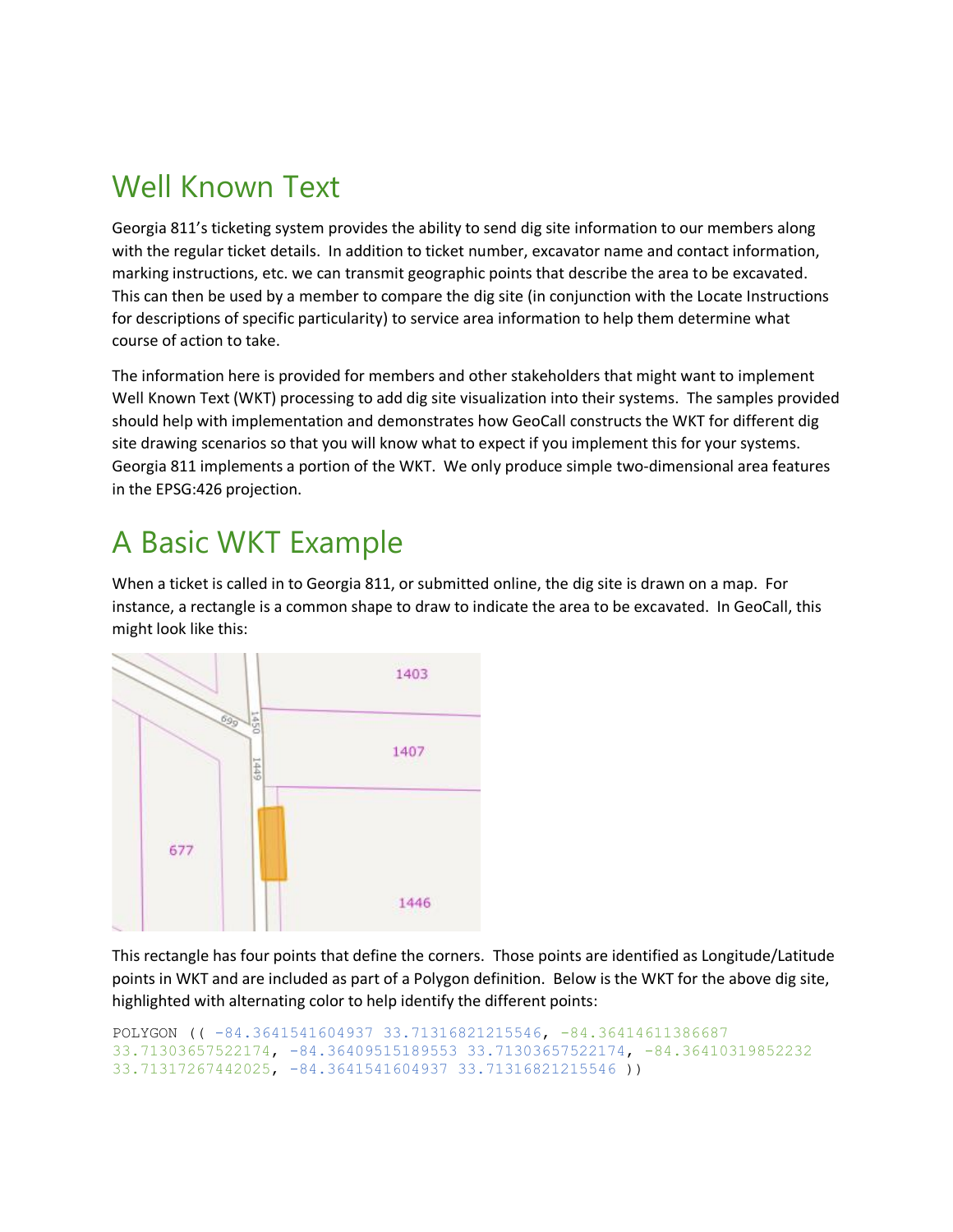The WKT starts with the geometry type definition. In this case (and mostly all cases) it is a POLYGON. It will then be followed by an optional space. This is followed by two consecutive open parentheses. Following this is multiple (four or more) space separated Longitude/Latitude pairs enclosed within the double parentheses, separated with commas.

Note that there are 5 Longitude/Latitude points for this shape, but only 4 corners. This is because the WKT specification "closes" polygons by referencing the same point that the shape begins with as the ending point as well. So, the  $5<sup>th</sup>$  point is the same as the first. You can see here that the first pair has the exact same longitude and latitude values as the last pair in the POLYGON definition.

The above example shows the semantics of a very simple WKT. The WKT sent by GeoCall will be more complex due to the complexities of actual drawn dig sites and buffering geocoded items in the system. In the following sections, we will show some real-world examples of WKT and discuss this further.

*A note on Whitespace*: The WKT format calls for whitespace delimiters between the X and Y coordinate. There also may (or may not) be whitespace between other delimiters like the commas and geometry type etc. This following WKT is just as valid:

```
POLYGON((-84.3641541604937 33.71316821215546, -84.36414611386687 
33.71303657522174,-84.36409515189553 33.71303657522174, -
84.36410319852232 33.71317267442025, -84.3641541604937
33.71316821215546 ) )
```
Most WKT processors will work if you convert multiple whitespace runs into a single space character. There are many open-source projects WKT processing code in them. Here are just a few of the examples:

| JavaScript: | OpenLayers.js (https://openlayers.org)                                         |
|-------------|--------------------------------------------------------------------------------|
| Dot net:    | Net Topology Suite (https://github.com/NetTopologySuite/NetTopologySuite/wiki) |
| Java:       | Java Topology Suite (https://github.com/locationtech/jts)                      |
| $C++$ :     | GDAL (https://gdal.org/api/gdaldataset cpp.html)                               |

### <span id="page-2-0"></span>eRequest

Georgia 811's eRequest system is a popular way for homeowners to submit tickets. This system is designed to help the user walk through the process of filling out a simple excavation ticket request. Because a CSR is not involved and the user is not required to complete training as other excavators are, the eRequest system limits the dig site drawing to placing a box on the map and getting confirmation from the user that the excavation will be taking place within the box. So, tickets submitted through this system will always be a box defined in WKT such as this: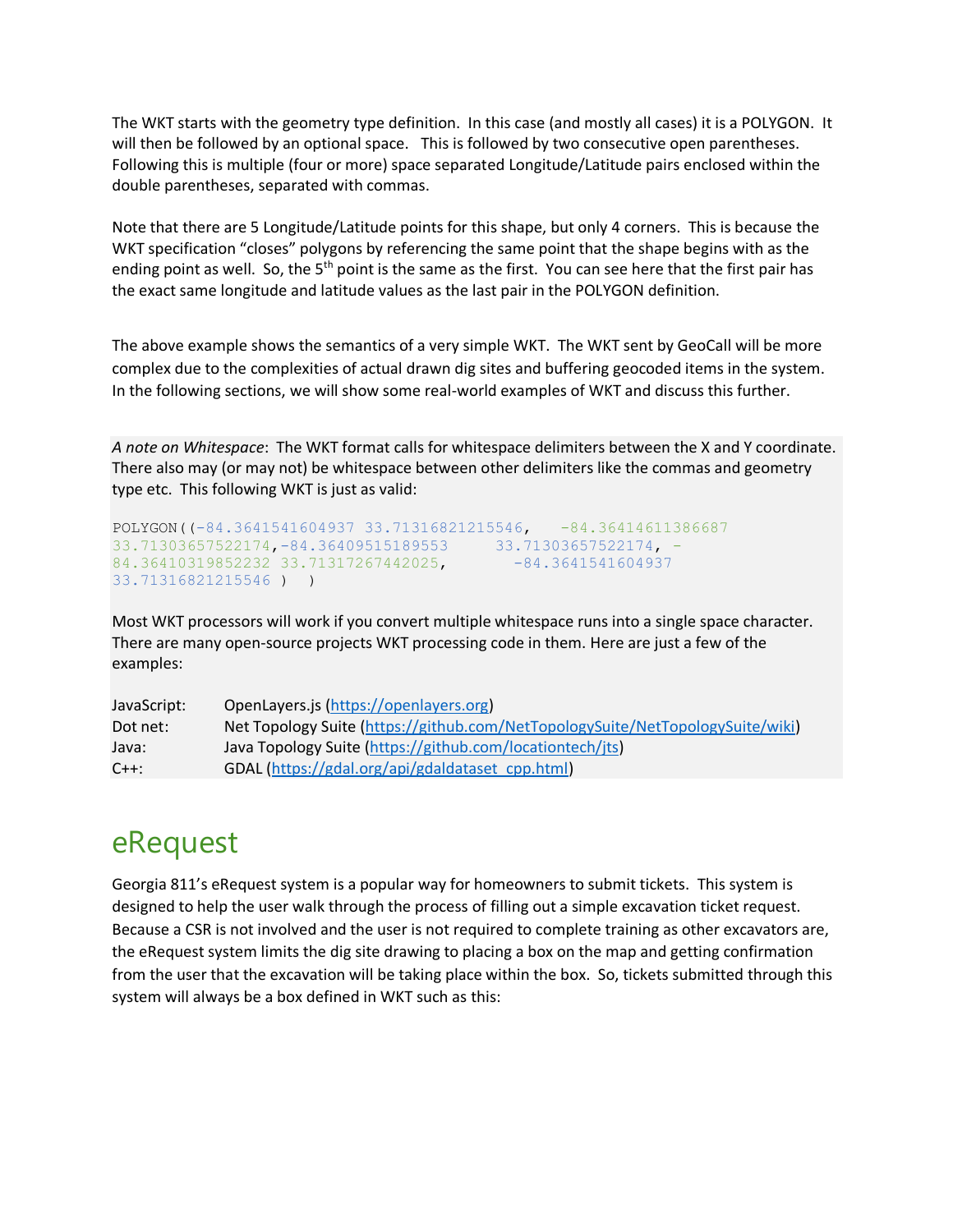#### <span id="page-3-0"></span>eRequest Sample

POLYGON((-84.034 33.53583,-84.034 33.53458,-84.03325 33.53458,-84.0325 33.53458,-84.0325 33.53583,-84.03325 33.53583,-84.034 33.53583))

This is an example of what this eRequest dig site looks like in GeoCall:



Also notice in the WKT sample above that there are seven points instead of 5 points from the sample WKT we started with. If we put the WKT from eRequest into Wicket, a WKT javascript library with a demo site located at:



[https://arthur-e.github.io/Wicket/sandbox-gmaps3.html,](https://arthur-e.github.io/Wicket/sandbox-gmaps3.html) we can see why:

Wicket adds in some additional "handle" points that allows you to alter the shape. Those handles are transparent circles. The WKT points are the opaque white points on the map. Notice that there are two extra points, one in the middle of the top line of the box, and one in the middle of the bottom line of the box. This is simply how eRequest creates the box, where it measures from the center point of an address match north and south to these points, and then extends east and west until it forms a box.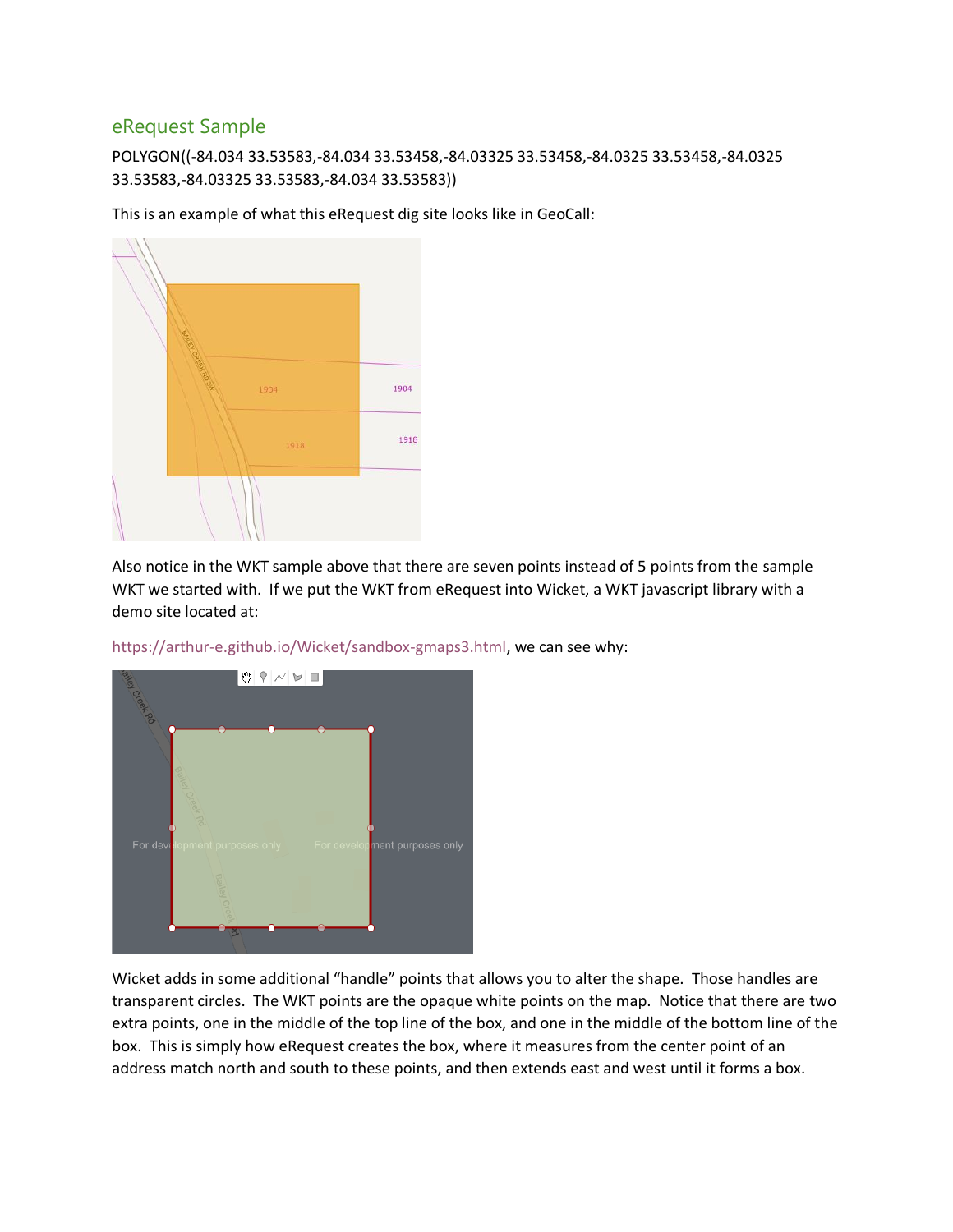These extra points are really reference points used in this process. But, by connecting the points together, you can see the entire box.

As mentioned above, WKT can add additional whitespace, and some parsers have difficulty with it. If you are trying some of these on your own and Wicket is failing, try an alternative viewer that is more forgiving of whitespace, such as the OpenStreetMap WKT Playground:

<https://clydedacruz.github.io/openstreetmap-wkt-playground/>

### <span id="page-4-0"></span>Buffered Point Example

Another type of dig site drawing you may see from GeoCall is a buffered point. A point can be added to a map to indicate where digging will occur. For instance, an address match might result in a single point which GeoCall then buffers by 200 feet. Here is a sample WKT of such a buffered point:

POLYGON((-83.8451708127808 34.1149763074013,-83.8451799080436 34.1148688885822,- 83.8452140243387 34.1147650096172,-83.8452718505113 34.1146686625008,-83.8453511642722 34.1145835497704,-83.8454489176089 34.1145129422239,-83.845561353923 34.1144595532305,- 83.8456841523933 34.1144254344632,-83.8458125940159 34.1144118970597,-83.8459417429418 34.1144194612406,-83.8460666361451 34.1144478363192,-83.8461824741346 34.114495931873,- 83.8462848053831 34.114561899645,-83.8463696973874 34.1146432045675,-83.8464338877879 34.1147367221769,-83.84647490974 34.1148388586802,-83.8464911867209 34.1149456890561,- 83.8464820931246 34.1150531078876,-83.8464479783183 34.1151569871284,-83.8463901532299 34.115253334742,-83.8463108399837 34.1153384481152,-83.8462130865137 34.1154090563523,- 83.8461006494387 34.1154624459791,-83.8459778496957 34.115496565226,-83.8458494064824 34.1155101028824,-83.8457202558899 34.1155025386891,-83.8455953611979 34.1154741633346,- 83.8454795221242 34.1154260672837,-83.845377190361 34.1153600988688,-83.8452922984899 34.1152787932557,-83.8452281088504 34.1151852750129,-83.8451870881709 34.11508313803,- 83.8451708127808 34.1149763074013))

Notice that this is identified as a POLYGON again. This is because the buffered point is created as a multi-point polygon that resembles a circle from far enough away but is a 32-point polygon. Again, the final point is the same as the first point just as with our simple boxes. This is what this looks like in both GeoCall and in the Wicket viewer: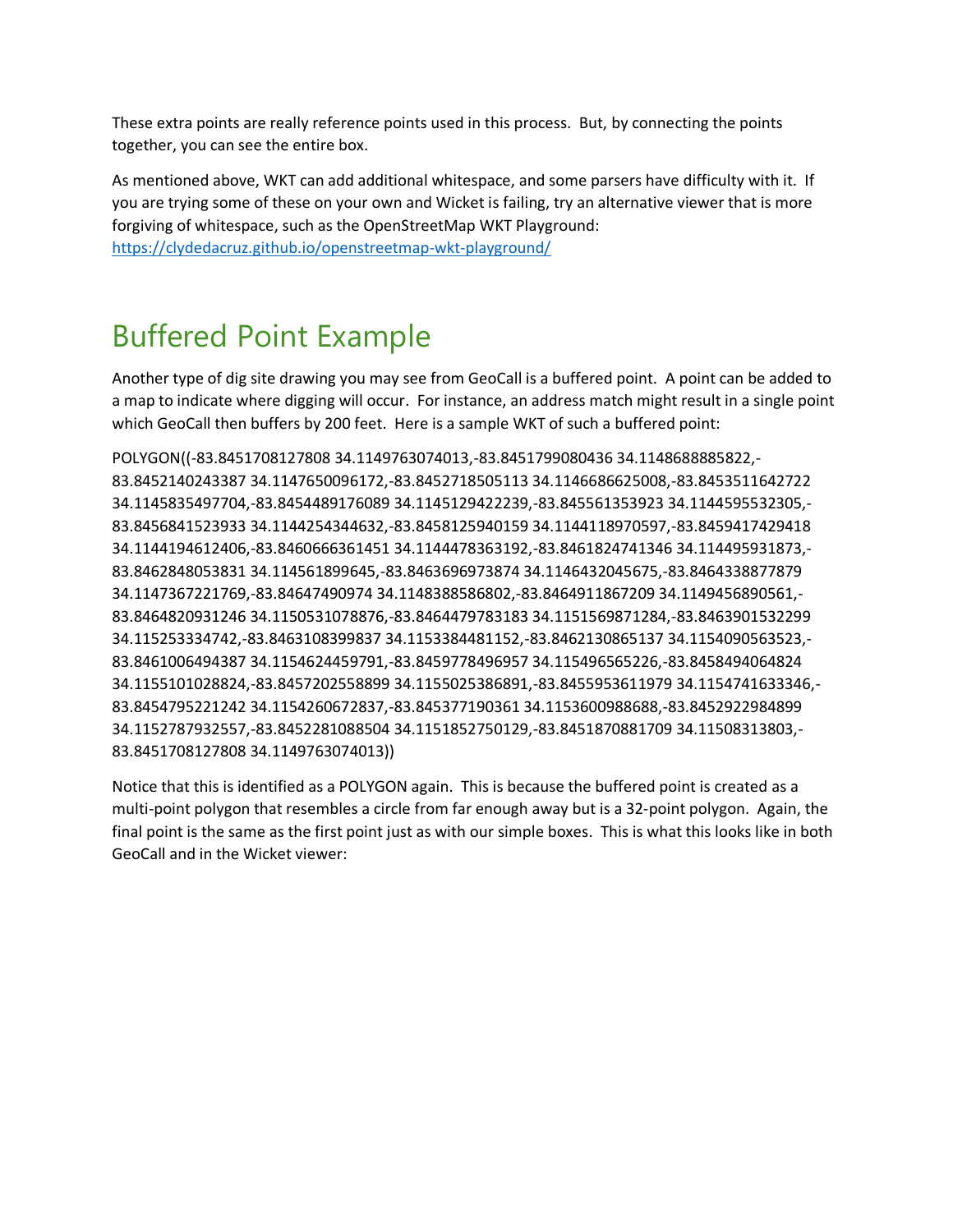

GeoCall's buffering extends and rounds the edges of the dig site, whereas eRequest creates an enclosing box.

### <span id="page-5-0"></span>Parcel Matches

GeoCall also contains land parcel information, and when an address entered matches a parcel record, these can be selected as the dig site. The following is an example of a buffered parcel match:

```
POLYGON((-83.6380035570491 32.64304204858241,-83.6380034879091 32.6430425839991,-
83.6380032966392 32.643043097715626,-83.63800299058981 32.64304356999018,-
83.6380025815221 32.64304398267352,-83.6380020851565 32.6430443199063,-83.63800152056791 
32.64304456872911,-83.6380009094533 32.643044719579585,-83.6380002752973 
32.64304476666091,-83.6375454774971 32.6430406678548,-83.6375448446704 32.64304060935511,-
83.6375442374923 32.643040447524896,-83.6375436792964 32.64304018858309,-83.6375431915339 
32.64303984248091,-83.6375427929491 32.64303942251879,-83.6375424988595 32.6430389448355,-
83.63754232056678 32.643038427788305,-83.6375422649226 32.64303789124689,-
83.63754537987619 32.64279052539819,-83.6375454490188 32.64278998998158,-83.6375456402909 
32.64278947626569,-83.63754594634199 32.6427890039922,-83.63754635541069 
32.64278859131039,-83.63754685177672 32.642788254079306,-83.637547416365 
32.64278800525849,-83.63754802747881 32.642787854410194,-83.6375486616332 
32.642787807331324,-83.6380034581543 32.642791906114404,-83.63800409097949 
32.6427919646118,-83.63800469815659 32.6427921264399,-83.6380052563522 
32.642792385379494,-83.6380057441151 32.642792731479894,-83.6380061427008 
32.64279315144059,-83.63800643679201 32.64279362912281,-83.6380066150868 
32.64279414616932,-83.6380066707335 32.642794682710395,-83.6380035570491 
32.64304204858241))
```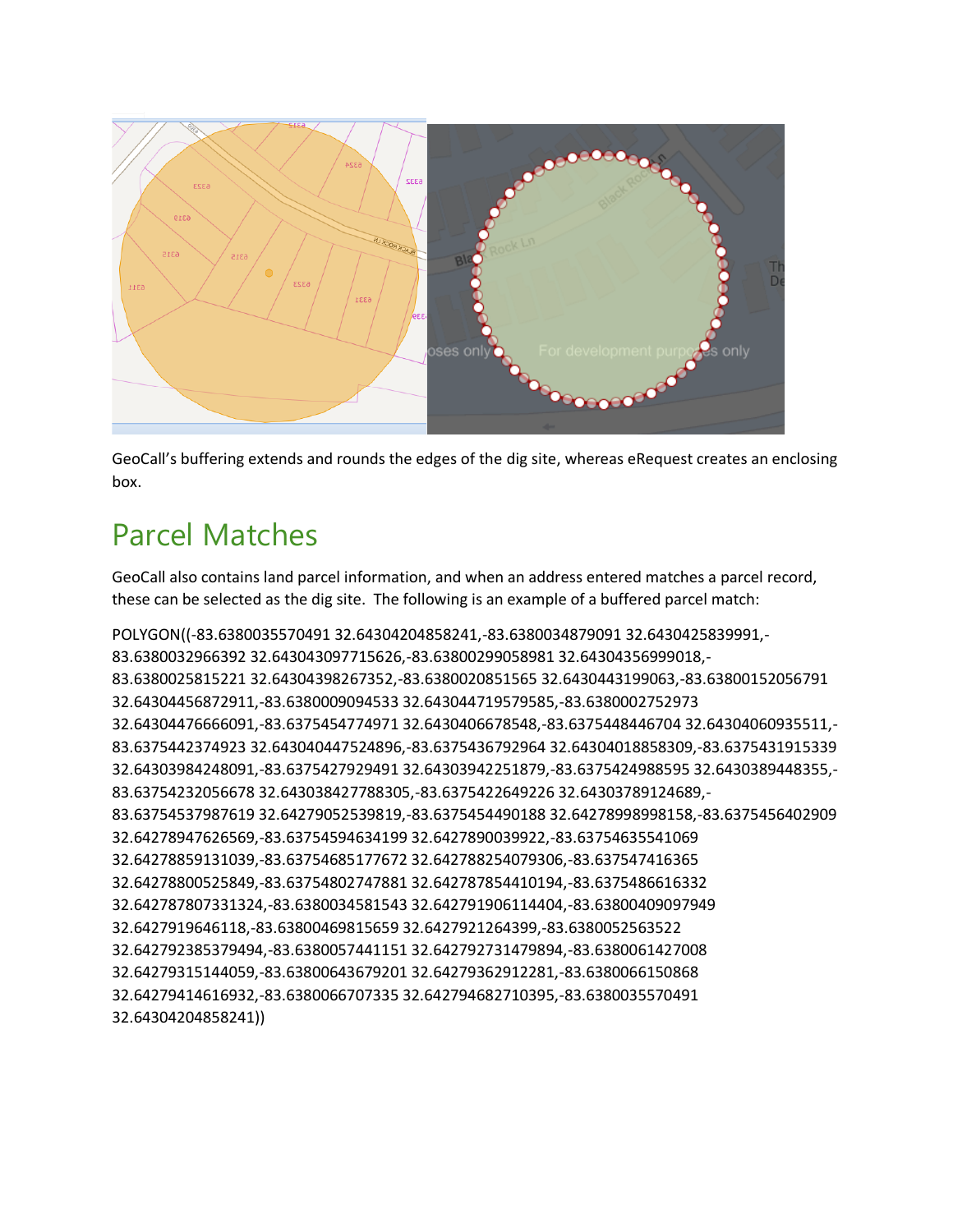This buffered parcel match looks like this on GeoCall's map:



Notice that there are many more points in the WKT than in the simple example, and in the eRequest example. This has to do with GeoCall's rounding of edges. In this case, if you zoom in very close to the points, you will see that GeoCall has added in several points to round off the corners. This is what one of those corners looks like in the Wicket viewer:



The point count is not much different from the buffered point example above. This is due to how the underlying buffering is applied in GeoCall, and how that application affects different shapes.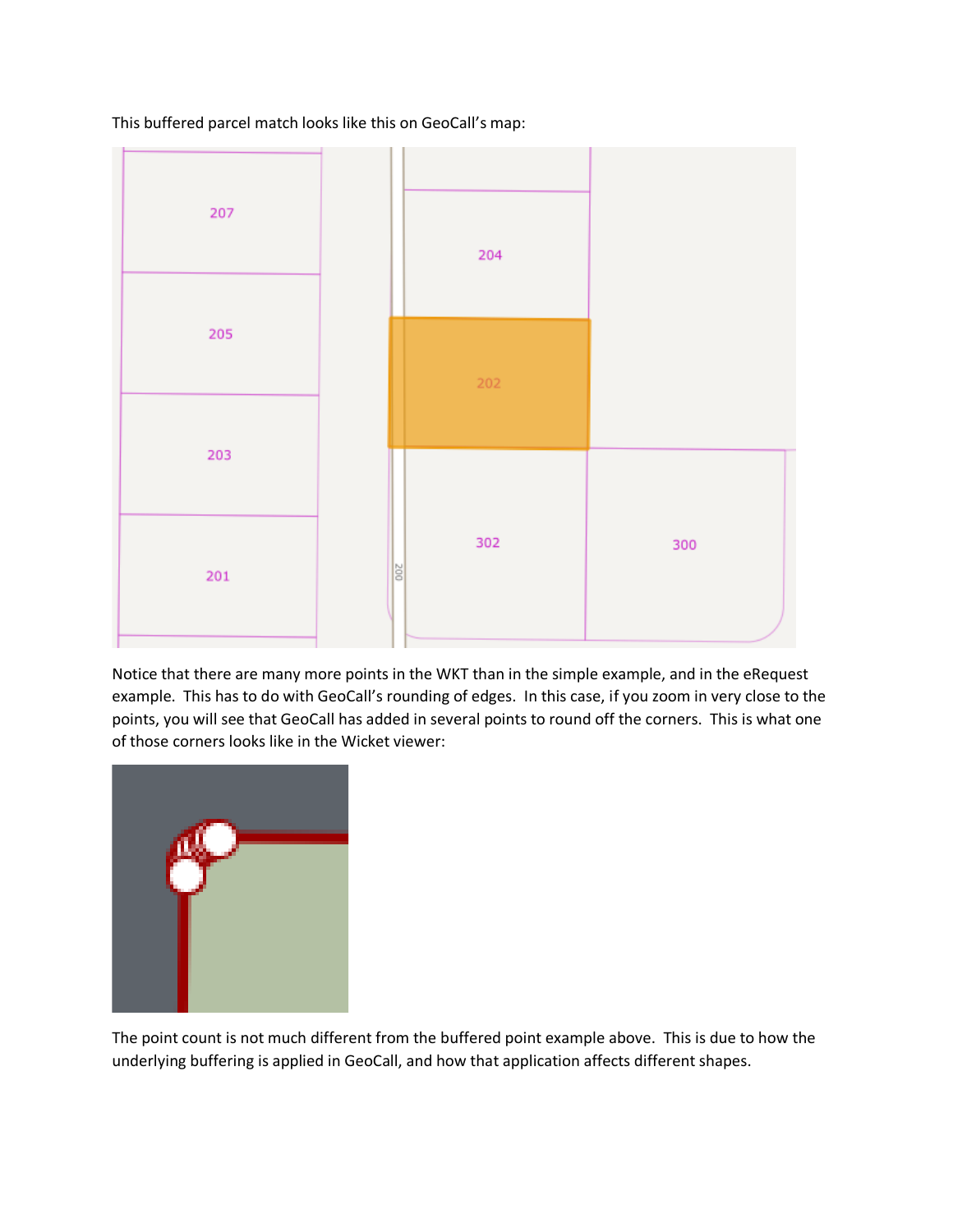### <span id="page-7-0"></span>Street Segments and Multipolygons

This next example demonstrates two concepts, Street Segments, and Multipolygons. GeoCall can match addresses based on the street name within a city. This will happen if, for instance, the address number is not known or does not yet exist (for new construction). When a street is selected in the search results, this normally results in a line drawn along the street and then buffered on the map.

However, streets can weave in and out of "official" city boundaries. And, because GeoCall matches on the street name as well as the city or locality name, you may sometimes see only parts of a street match *within* the bounds of the city or locality you searched for.

When this happens, GeoCall will draw the sections of the road that it found within the search parameters. This is what a street looks like with a chunk of it outside city boundaries:



What you are seeing here is two lines on a map that have been buffered (and therefore converted into polygons). The corresponding WKT becomes more complex than what we have seen up until now. Since there are two polygons here, this is no longer a POLYGON, but a MULTIPOLYGON containing the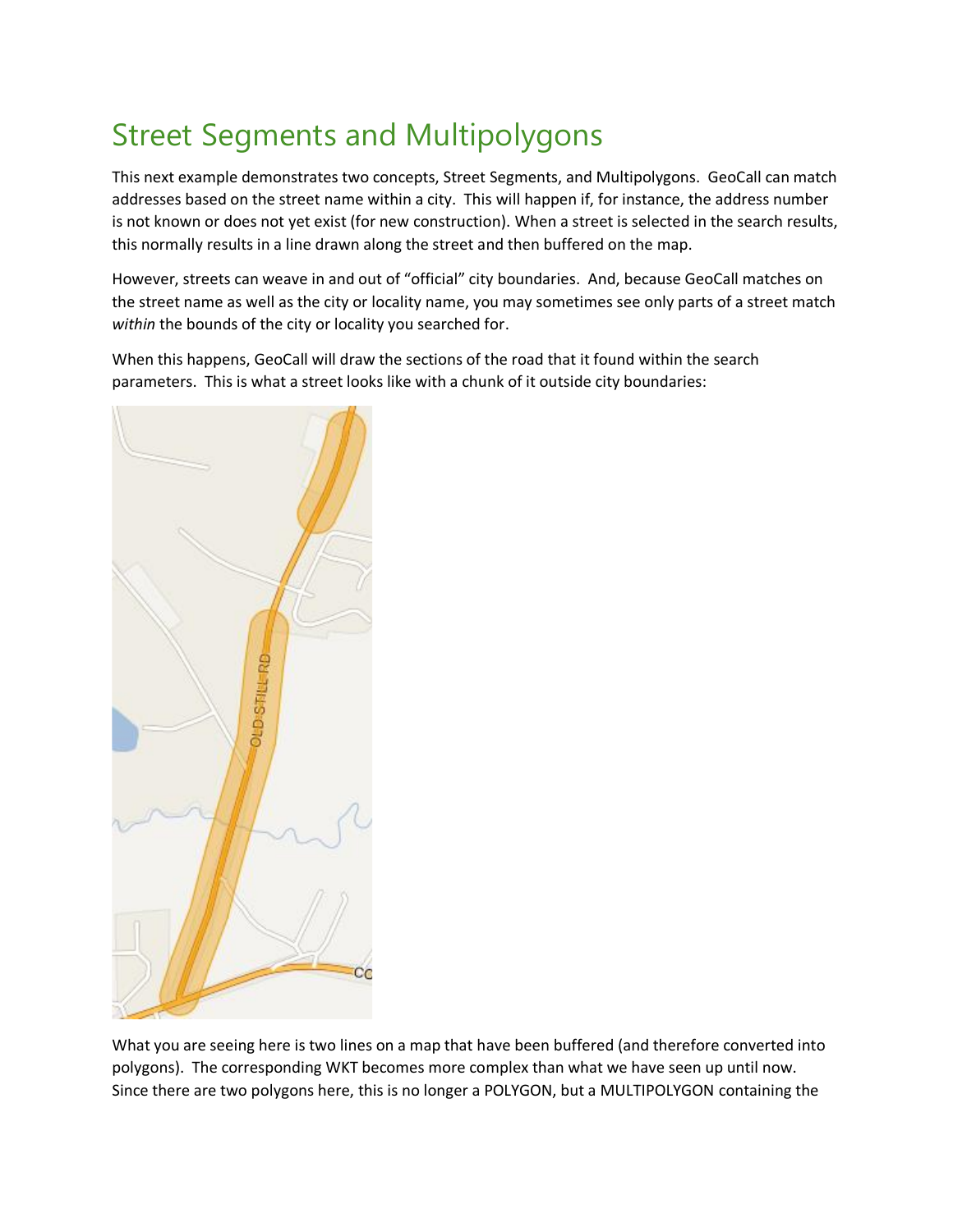two polygons. Each polygon within the MULTIPOLYGON is simply a collection of points contained within double parentheses. The polygons are then separated by a comma, and themselves enclosed within the parentheses of the MULTIPOLYGON. Here is the WKT, with each polygon set to a different color for clarity:

MULTIPOLYGON(((-81.6774247398325 30.84101040063159,-81.677114197183 30.8417067785954,- 81.6768519129639 30.842474910780993,-81.6768408035828 30.842530459275295,- 81.6768226859763 30.842657288889487,-81.6767953153372 30.84276249768159,-81.6767446825325 30.84286107744379,-81.67667273351022 30.842949239992592,-81.67658223305251 30.84302359700623,-81.6764766591394 30.84308129114809,-81.6763600689165 30.843120105141185,-81.67623694284622 30.843138547405907,-81.6761120128614 30.843135909176283,-81.6759900798508 30.84311229189279,-81.6758758298764 30.84306860301921,-81.6757736533172 30.843006521702893,-81.67568747708232 30.842928433596306,-81.6756206126461 30.84283733969862,-81.6755756296449 30.84273674069958,-81.6755542566397 30.842630502505408,-81.67555731493958 30.842522707968406,-81.6755773157552 30.842382708071007,-81.6755818127049 30.842356460826313,-81.6756018133494 30.842256460889704,-81.6756116142496 30.84222579330981,-81.6756185174382 30.842194545173804,-81.6758985222951 30.841374546458585,-81.6759150590113 30.84133246760781,-81.6762450629577 30.840592469039517,-81.6762578177803 30.840570559423494,-81.6762677797911 30.840547597602807,-81.6765977824291 30.839967599005707,-81.6766635833517 30.839875931434324,-81.6767488453541 30.8397971018836,-81.6768502918189 30.8397341397262,- 81.676964024392 30.8396894645547,-81.6770856723853 30.839664793190526,-81.6772105608723 30.839661073663297,-81.6773338907004 30.839678448992508,-81.67745092248062 30.839716251353778,-81.6775571586054 30.8397730281943,-81.67764851669078 30.839846597536194,-81.6777214858672 30.839934132150987,-81.67777326191668 30.8400322682968,-81.6778018550555 30.840137234630507,-81.677806166464 30.840244997255404,-81.6777860302796 30.840351415057302,-81.6777422203754 30.840452398476017,-81.6774247398325 30.84101040063159)),((-81.6820045333848 30.827474278823686,-81.6819968022491 30.82749310655479,-81.68137878852082 30.828915539842594,-81.6810772942744 30.829927025665405,-81.6810757913127 30.8299305794379,-81.6810750612608 30.829934310160805,-81.6808450656548 30.83066431118142,-81.680843503884 30.830669179623012,-81.6806835066998 30.831159180370598,-81.680682873565 30.8311605772851,-81.6806825592406 30.83116205191569,- 81.68060256095852 30.831402051341595,-81.6806025609479 30.831402051391592,- 81.68050256280668 30.831702051766786,-81.68050231210471 30.83170259616961,- 81.6805021879055 30.83170317197601,-81.68008391290022 30.83294806177662,-81.6798087727928 30.833830426275387,-81.6795440400143 30.836036652657597,-81.67954121397561 30.836056628858703,-81.6793912198683 30.836976629526085,-81.67936176652202 30.837081418436803,-81.67930918741162 30.83717923552621,-81.679235503143 30.8372663217746,-81.6791435453631 30.837339330411595,-81.6790368479805 30.83739545589241,-81.6789195112483 30.83743254109048,-81.67879604455209 30.83744916095981,-81.6786711926732 30.837444676776908,-81.6785497535806 30.837419260918903,-81.6784363943257 30.83737388997809,-81.67833547122332 30.837310307622907,-81.67825086278971 30.83723095734378,-81.67818582027641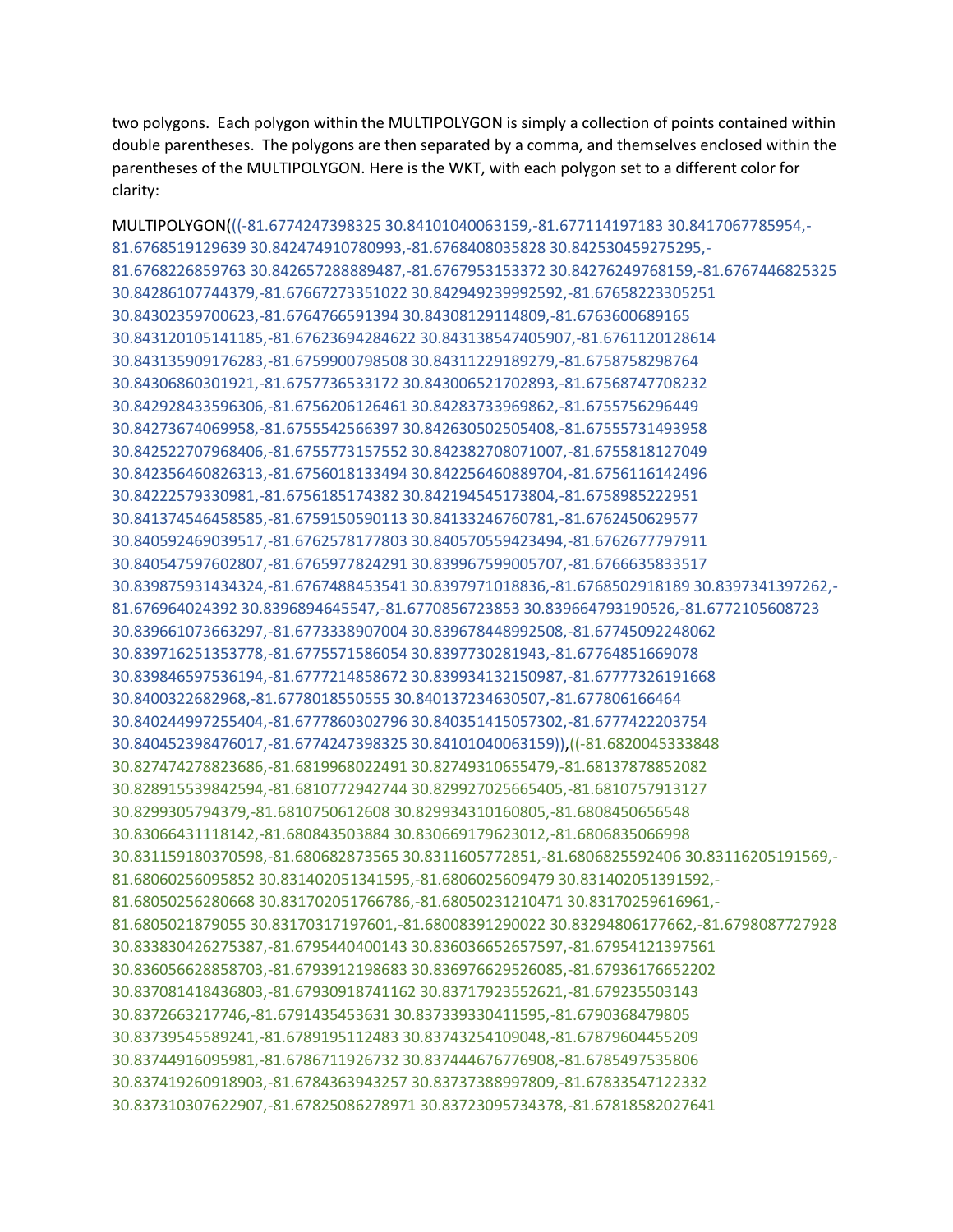30.837138888576902,-81.6781428434558 30.837037639415207,-81.6781235836794 30.8369311009511,-81.67812878103578 30.83682336736559,-81.67827716205561 30.835913333701978,-81.6785459754152 30.833673345229297,-81.6785644807476 30.833587073642793,-81.6788544863058 30.83265707498019,-81.6788566735696 30.832652076246006,-81.678857806725 30.8326468232451,-81.6792776241479 30.83139739030059,- 81.6793774408331 30.831097945758803,-81.6793774410465 30.831097945295408,- 81.6793774411404 30.831097944854914,-81.6794569609488 30.830859390008115,- 81.67961570420628 30.83037324849978,-81.6798437961229 30.8296493190448,-81.6801527137564 30.8286129727083,-81.6801731923477 30.828556887939296,-81.6807991364362 30.827116243960898,-81.68115547402698 30.826195719878104,-81.6812064881862 30.8260972898367,-81.6812787734737 30.826009339850906,-81.6813695517179 30.825935249866205,-81.68147533442999 30.825877867045897,-81.6815920565954 30.825839396525403,-81.6817152325899 30.825821316682415,-81.68184012891192 30.825824322289797,-81.6819619460122 30.825848297934602,-81.682076002536 30.825892322101904,-81.6821779155039 30.825954703218297,-81.6822637683599 30.826033043819777,-81.6823302618688 30.826124333411297,-81.682374840715 30.826225063921896,-81.6823957916981 30.826331364258,-81.68239230962298 30.826439149376004,-81.6823645281187 30.826544277210317,-81.6820045333848 30.827474278823686)))

Just as with other POLYGONs, the buffering rounds out the ends of each segment with many points, which can be seen in the Wicket Viewer: